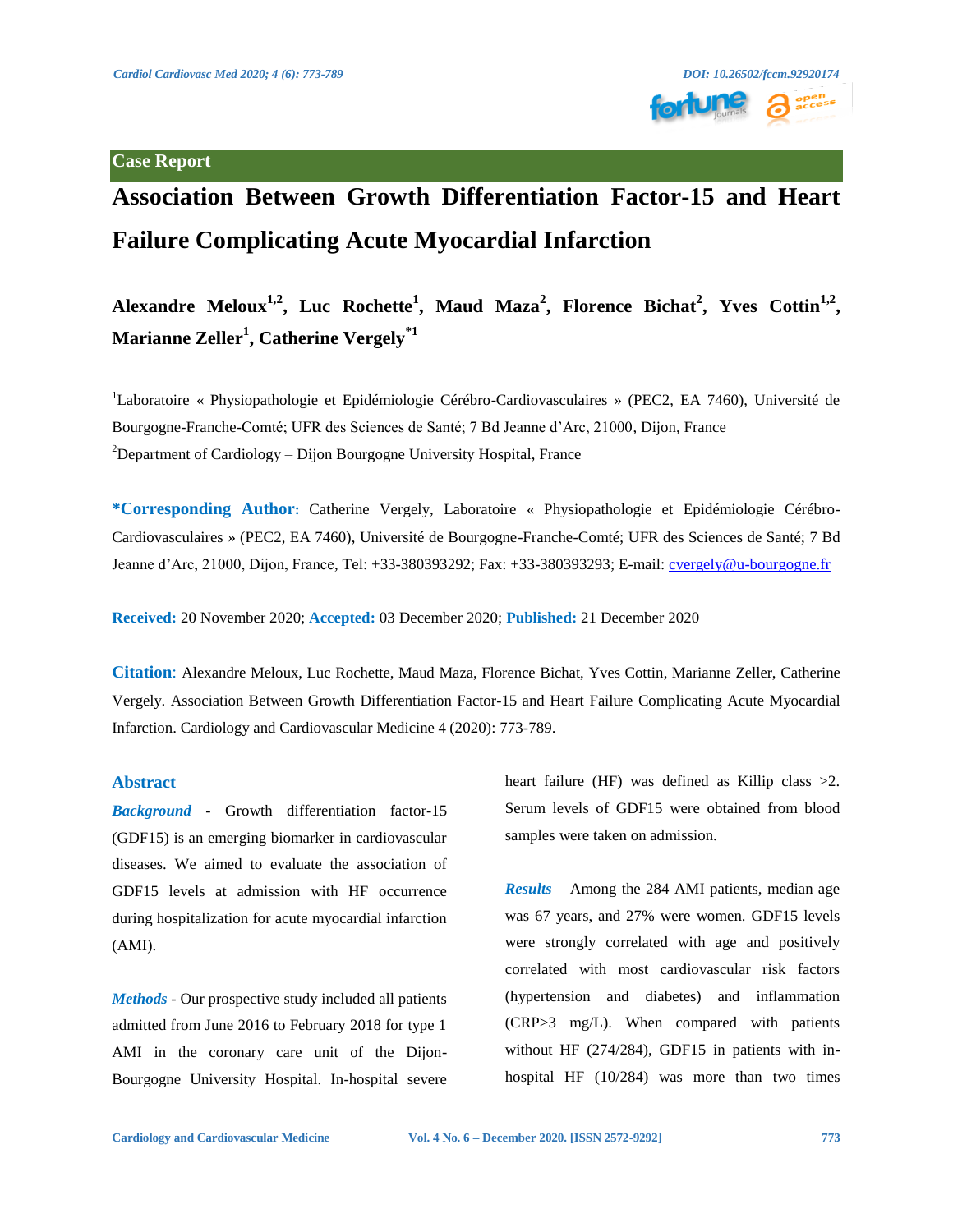higher. Multivariate regression showed that GDF15 >5,000 ng/L was an independent marker of HF.

*Conclusions* - These results suggest that GDF15 could be an integrative biomarker for severe inhospital HF in patients with AMI. Further studies are needed to elucidate the underlying mechanisms linking this cytokine to the development of HF.

*Clinical Trial BIOCARDIS - 2016 – 9205AAO034S02117, from June 2016 to February 2018*

**Key words:** Heart failure; GDF15; AMI, biomarker

#### **Background**

Patients with acute myocardial infarction (AMI) constitute a large and heterogeneous group in terms of severe outcomes and subsequent death. Heart failure (HF) is a frequent complication of AMI and is associated with high mortality and re-hospitalization rates [1]. HF has an incidence ranging from 14% to 36% in AMI [2]. It is characterized by signs such as crackles, lung rales, tachycardia, pulmonary edema, hypotension and electrocardiographic abnormalities. The gravity of HF is indicated through the Killip classification. Both severe (cardiogenic shock) and less severe states of HF have major adverse consequences and may require specific treatments. Therefore, adequate stratification of patients who are at risk of developing HF in the context of post-AMI may be helpful in estimating prognosis and could be used to guide the cardiologist in clinical decision making. Indeed, cardiac biomarkers such as cardiac-Troponin (c-Tn) or N-Terminal pro-Brain Natriuretic Peptide (NT-proBNP) [3,4] currently provide prognostic information for both short- and long-term risk in patients with AMI. However, newer and more specific biomarkers may be helpful in providing additional information that is not provided by classic biomarkers.

Growth differentiation factor 15 (GDF15) is a stressresponsive cytokine which belongs to the transforming growth factor-β superfamily, but which finally appears to be closer to the glial cell-derived neurotrophic factors [5]. Although GDF15 is weakly expressed in normal healthy conditions in human tissues (except in the placenta), GDF15 can be produced by many cardiovascular and noncardiovascular cell types under certain pathological situations mainly related to inflammatory stress. Circulating levels of GDF15 reflect acute and chronic cellular stressors which are associated with aging and disease [6,7]. Indeed, in cardiovascular (CV) diseases, GDF15 is an emerging biomarker [8] with strong predictive value for all-cause mortality. In patients with AMI, GDF15 has been recognized as a consistent biomarker of mortality and has been used for long-term follow-up in patients with non STelevation MI [9-13]. In this context, GDF15 provides prognostic information in addition to what is provided by other clinical or biochemical biomarkers including cTnT and NT-proBNP [10, 14-16]. Other data also suggest that GDF15 can be used as a biomarker in acute or chronic HF [17-21]. Initial studies by Kempf *et al.* led to the emergence of GDF15 as a new biomarker for the risk of death in patients with chronic HF [17]. In patients with acute HF, higher GDF15 was associated with worse prognosis independently of NT-proBNP[18]. In compensated patients, the NT-proBNP/GDF15 ratio distinguished between individuals with preserved and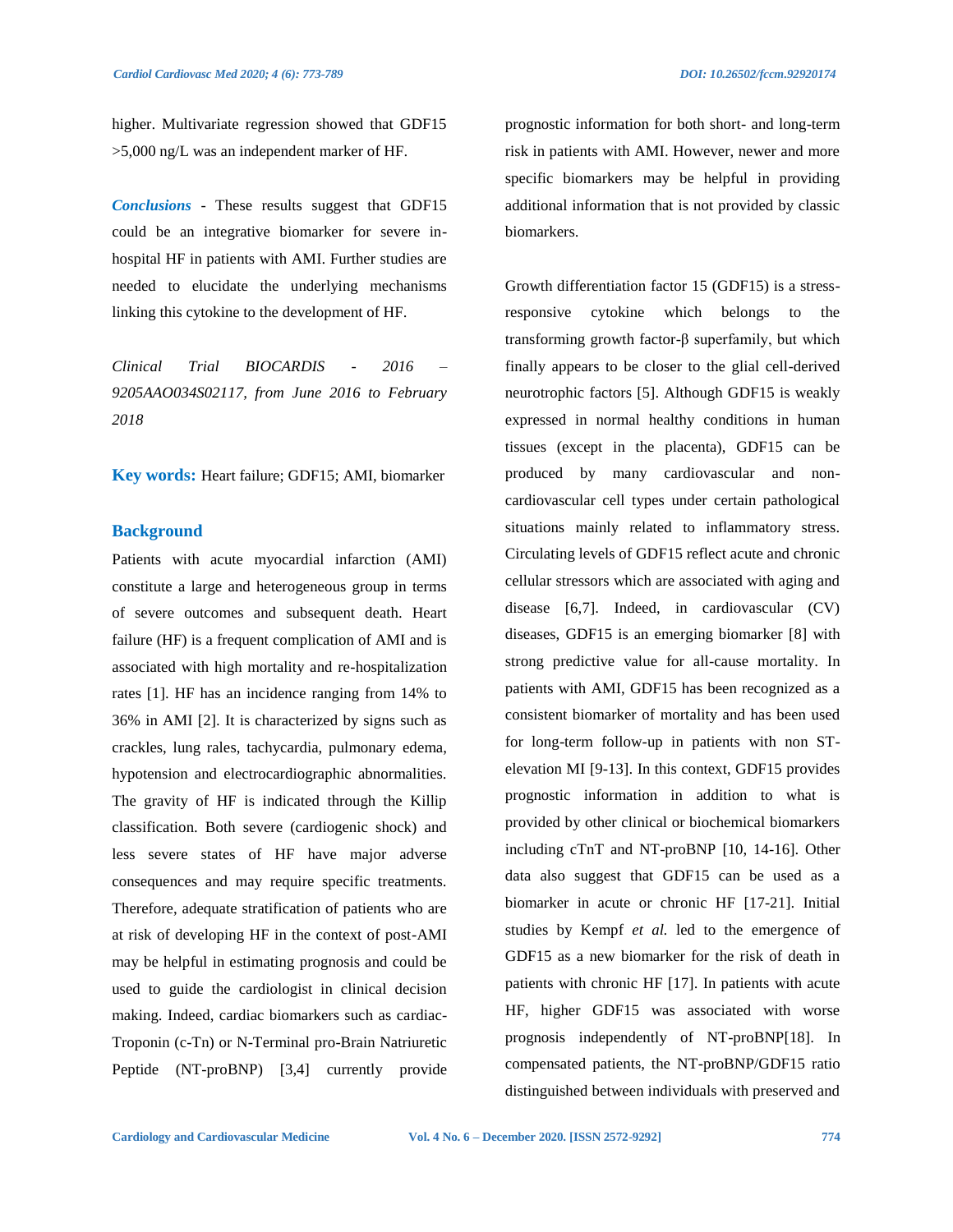reduced ejection fractions [19], and a significant increase in GDF15 in the 6 months following the event was associated in a worse outcome, suggesting that beyond hemodynamic burden (NT-proBNP), inflammatory status (GDF15) may be involved in both HF syndromes [20]. In a meta-analysis including 20,920 HF patients, GDF15 was found to be a strong prognostic biomarker of all-cause mortality [21]. However, there are currently few data concerning the use of GDF15 as a prognostic marker for HF in a context of AMI.

Therefore, the aim of the present study was to evaluate the prognostic value of GDF15 levels at admission as a predictor of HF occurrence during hospitalization for AMI.

### **Methods**

#### *Patients*

In this prospective study, all consecutive patients admitted from June 2016 to February 2018 for type 1 AMI in the coronary care unit from the Dijon Bourgogne University Hospital (France) were included in the RICO database (ObseRvatoire des Infarctus de Côte-d'Or). The methods and design of this French regional survey of AMI have been previously described [22]. AMI was diagnosed in accordance with the third universal MI definition [23]. Patients with previous HF as well as patients with Killip > 2 on admission were excluded. Severe HF was defined by Killip class  $> 2$ . Patients were separated into two groups (no HF group (nHFg) and a HF group (HFg)). This study protocol conforms to the ethical guidelines of the Declaration of Helsinki. All of the participants provided consent prior to

inclusion, and the Ethics Committee of the University Hospital of Dijon approved the protocol (BIOCARDIS - 2016 – 9205AAO034S02117).

#### *Data collection*

Patient's demographic data, cardiovascular risk factors and history, biological data from blood collected on admission, chronic and acute medications and in-hospital events were collected similar to clinical and biological data as described before [24]. In order to assess the mortality risk, the GRACE score was calculated [25]. Echocardiography was used to determine left ventricular ejection fraction (LVEF).

#### *Determination of serum GDF15*

Blood samples were collected, on admission, from a vein of the arm, and immediately centrifuged at 4°C to separate the serum. The samples were then stored at -80°C until use. Serum GDF15 was measured in duplicate using a commercially available kit (DGD150, R&D systems, MN). The minimum detectable concentration was 2 ng/L, and the coefficient of variation between duplicates did not exceed 10%.

#### *Statistical analysis*

Statistical analysis was performed as described before [24].

Bivariate linear regression analyses were used to adjust GDF15 with age.

# **Results**

#### *Baseline characteristics*

The study flow chart is presented in Figure 1.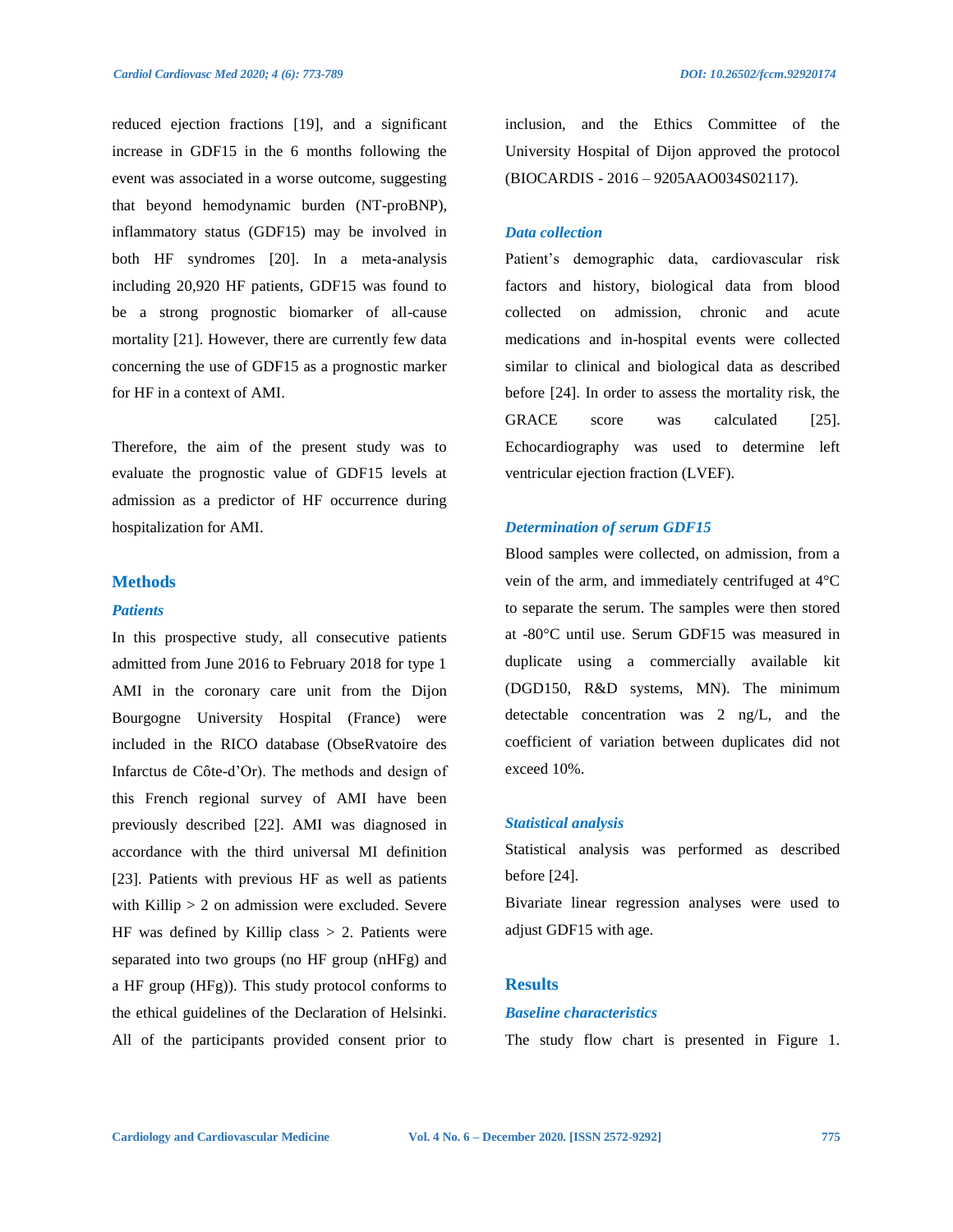

**Figure 1:** Study flow chart MI: myocardial infarction; HF: heart failure

Among the 284 included patients, seventy-six (27%) were female, the median age was 67 years, 66 (23%) had diabetes and 168 (59%) had hypertension. Median GDF15 was 1,131 (771-1,811) ng/L. Overall, 10 (4%) patients presented HF during the hospital stay while the remaining 274 (96%) patients did not. Table 1 presents the characteristics of patients with and without HF.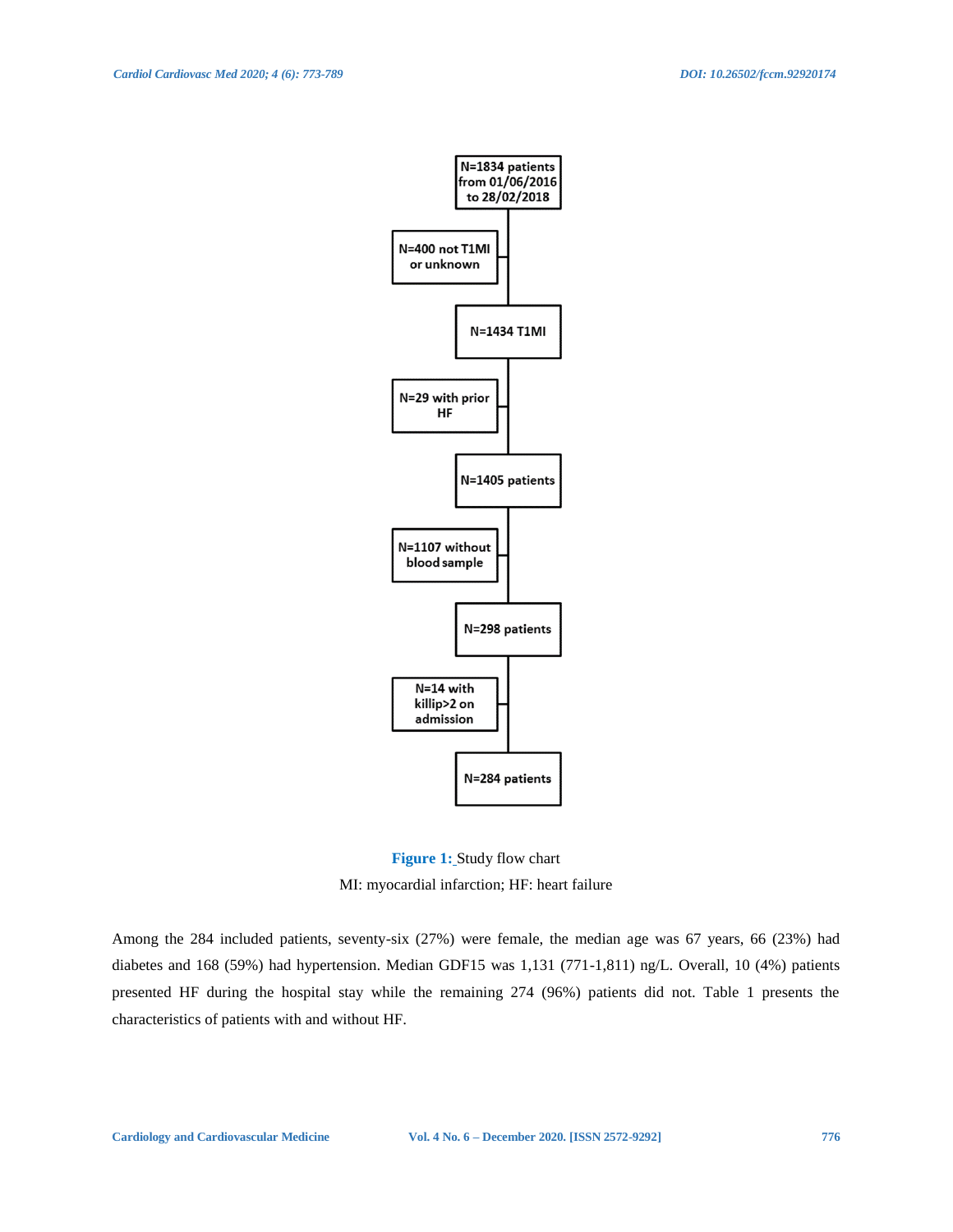|                                | $nHFg (n = 274)$ | HFg $(n = 10)$   | p value |
|--------------------------------|------------------|------------------|---------|
| <b>CV</b> risk factors         |                  |                  |         |
| Age (years)                    | $67(57-78)$      | $79(71-86)$      | 0.023   |
| Female                         | 73 (27)          | 3(30)            | 0.730   |
| BMI (kg/m <sup>2</sup> )       | $26(24-30)$      | 28 (24-30)       | 0.954   |
| Hypertension                   | 162(59)          | 6(60)            | 1.000   |
| <b>Diabetes</b>                | 63(23)           | 3(30)            | 0.703   |
| Hypercholesterolemia           | 105(38)          | 2(20)            | 0.329   |
| Family history of CAD          | 69(25)           | 1(10)            | 0.460   |
| Current smoking                | 83 (30)          | 1(10)            | 0.290   |
| <b>CV</b> history              |                  |                  |         |
| CAD                            | 45(16)           | 2(20)            | 0.673   |
| <b>Stroke</b>                  | 16(6)            | 0(0)             | 1.000   |
| Chronic kidney disease         | 13(5)            | 1(10)            | 0.402   |
| <b>Clinical data</b>           |                  |                  |         |
| <b>LVEF</b>                    | $55(50-60)$      | $45(36-61)$      | 0.111   |
| HR (bpm)                       | 76 (64-86)       | 73 (57-107)      | 0.892   |
| SBP (mmHg)                     | $142(124-165)$   | 121 (110-144)    | 0.027   |
| $DBP$ (mmHg)                   | 82 (70-94)       | 75 (56-91)       | 0.233   |
| <b>STEMI</b>                   | 134 (49)         | 6(60)            | 0.537   |
| <b>GRACE</b> risk score        | 138 (115-166)    | 186 (145-192)    | 0.010   |
| ICU stay length (days)         | $3(3-4)$         | $5(5-9)$         | < 0.001 |
| <b>Biological data</b>         |                  |                  |         |
| $CRP \geq 3$ mg/L              | 141(52)          | 8(80)            | 0.111   |
| Creatinine clearance (CKD EPI) | 85 (68-97)       | 69 (44-80)       | 0.020   |
| (mL/min)                       |                  |                  |         |
| Peak troponin Ic (ng/mL)       | $15(3-73)$       | $22(1-53)$       | 0.555   |
| NT-proBNP (pg/mL)              | 352 (84-1,415)   | 2217 (783-8,401) | 0.010   |
| Glucose (mmol/L)               | $7(6-8)$         | $7(6-9)$         | 0.483   |
| LDL cholesterol (g/L)          | $1.3(1.0-1.5)$   | $0.9(0.6-1.1)$   | 0.019   |
| HDL cholesterol $(g/L)$        | $0.5(0.4-0.6)$   | $0.6(0.4-0.7)$   | 0.166   |
| Triglycerides $(g/L)$          | $1.2(0.8-1.8)$   | $1.0(0.6-1.3)$   | 0.115   |
| <b>Chronic medications</b>     |                  |                  |         |
| Antiplatelet                   | 23(8)            | 0(0)             | 1.000   |
| Aspirin                        | 63(23)           | 4(40)            | 0.253   |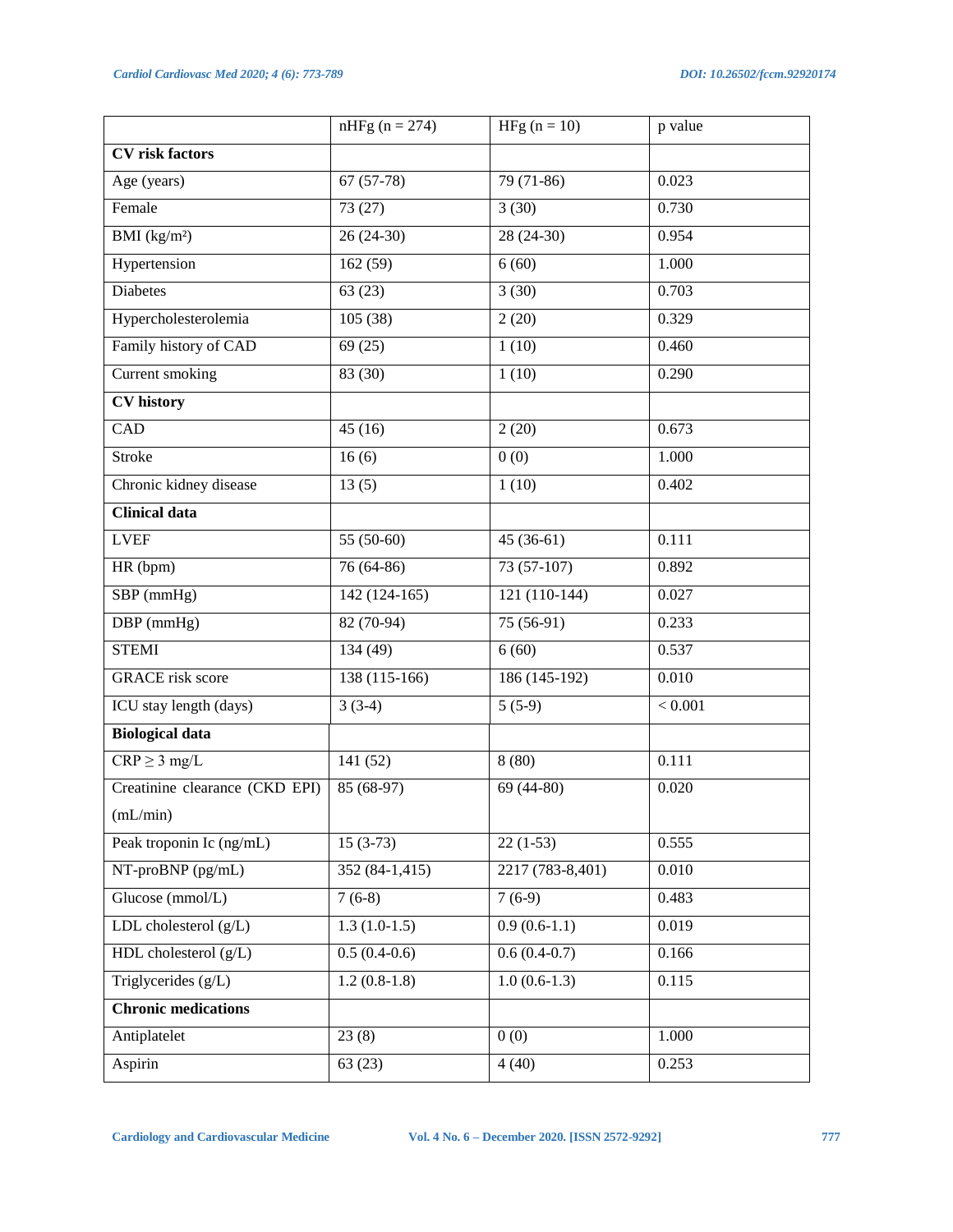| ARB                      | 55 $(20)$ | 2(20) | 1.000 |
|--------------------------|-----------|-------|-------|
| <b>ACE</b> inhibitors    | 53 $(19)$ | 2(20) | 1.000 |
| <b>Statin</b>            | 81 (30)   | 3(30) | 1.000 |
| Beta-blockers            | 72(26)    | 3(30) | 0.727 |
| <b>Acute medications</b> |           |       |       |
| Antiplatelet             | 264 (96)  | 8(80) | 0.061 |
| Aspirin                  | 270 (98)  | 8(80) | 0.016 |
| ARB                      | 34(12)    | 0(0)  | 0.614 |
| <b>ACE</b> inhibitors    | 171 (62)  | 1(10) | 0.001 |
| <b>Statin</b>            | 253(92)   | 7(70) | 0.043 |
| Beta-blockers            | 198 (72)  | 2(20) | 0.001 |

**Table 1:** Patients' characteristics on admission

Data are expressed as n  $(\%)$  or mean  $(\pm$  standard deviation) or median (25th and 75th percentiles) n: number; BMI: body mass index; CAD: coronary artery disease; LVEF: left ventricular ejection fraction; HR: heart rate; SBP: systolic blood pressure; DBP: diastolic blood pressure; STEMI: ST segment elevation myocardial infarction; GRACE: Global Registry of Acute Coronary Events; ICU: Intensive Care Unit; CRP: C-reactive protein; NTproBNP: N-terminal pro-brain natriuretic peptide; LDL: low density lipoprotein; HDL: high density lipoprotein; ARB: angiotensin II receptor blockers; ACE inhibitors: angiotensin converting enzyme inhibitors.

HF patients were older, but otherwise no differences were reported in CV risk factors or in CV history between the two groups. From a clinical point of view, HF patients had lower systolic blood pressure on admission and higher GRACE risk scores. Renal function was more impaired in HF patients (eGFR: 85 [68-97] vs 69 [44-80] mL/min). NT-proBNP levels were higher and LDL-cholesterol levels were lower in HF patients. Median intensive care unit length of stay was significantly higher in patients who developed HF. Concerning all-cause in-hospital mortality, there was no difference between the two groups. There were no differences in long-term treatments, but HF patients took fewer CV drugs during acute medical care.

# *Association between GDF15 levels and study variables*

Predictors of GDF15 are shown in Table 2.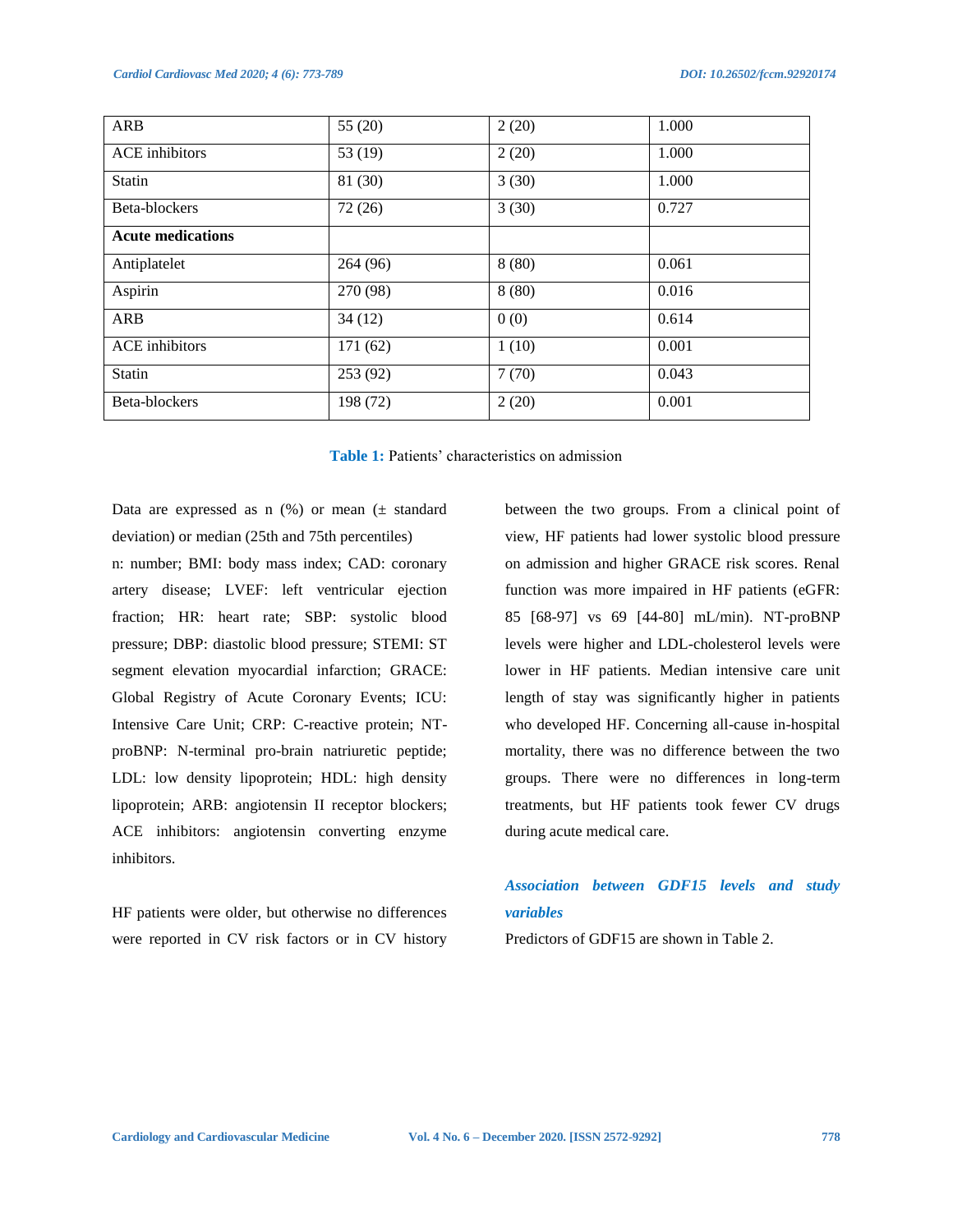|                                         | Patients (n=284) | GDF15 relative expression or r | p value |
|-----------------------------------------|------------------|--------------------------------|---------|
| <b>CV</b> risk factors                  |                  |                                |         |
| Age (years)                             | $67(57-78)$      | 0.493                          | < 0.001 |
| Female                                  | 76(27)           | 1,332 (942-2,360)              | 0.008   |
| BMI (kg/m <sup>2</sup> )                | $26(24-30)$      | $-0.110$                       | 0.064   |
| Hypertension                            | 168(59)          | 1,378 (893-2,316)              | < 0.001 |
| <b>Diabetes</b>                         | 66(23)           | 1,658 (1,070-2,711)            | < 0.001 |
| Hypercholesterolemia                    | 107(38)          | 1,210 (838-2,352)              | 0.079   |
| Family history of CAD                   | 70(25)           | $1,053(773-1,606)$             | 0.100   |
| Current smoking                         | 84 (30)          | $1,066(667-1,662)$             | 0.075   |
| <b>CV</b> history                       |                  |                                |         |
| CAD                                     | 47(17)           | $1,540(1,081-3,091)$           | 0.001   |
| <b>Stroke</b>                           | 16(6)            | 1,542 (1,073-2,001)            | 0.171   |
| Chronic kidney disease                  | 14(5)            | 2,512 (1,426-4,568)            | < 0.001 |
| <b>Clinical data</b>                    |                  |                                |         |
| <b>LVEF</b>                             | 55 (50-60)       | $-0.193$                       | 0.001   |
| HR (bpm)                                | $76(64-87)$      | 0.158                          | 0.009   |
| SBP (mmHg)                              | 141 (123-165)    | $-0.187$                       | 0.002   |
| DBP (mmHg)                              | 82 (70-94)       | $-0.286$                       | < 0.001 |
| <b>STEMI</b>                            | 140(49)          | 1,134 (796-1,726)              | 0.869   |
| <b>GRACE</b> risk score                 | 139 (116-167)    | 0.545                          | < 0.001 |
| ICU stay length (days)                  | $3(3-4)$         | 0.129                          | 0.030   |
| <b>Biological data</b>                  |                  |                                |         |
| $CRP \geq 3$ mg/L                       | 149 (53)         | 1,334 (928-2,293)              | < 0.001 |
| Creatinine clearance (CKD EPI) (mL/min) | 83 (67-96)       | 0.269                          | < 0.001 |
| Peak troponin Ic (ng/mL)                | $15(3-70)$       | 0.124                          | 0.039   |
| NT-proBNP (pg/mL)                       | 363 (86-1,456)   | 0.390                          | < 0.001 |
| Glucose (mmol/L)                        | $7(6-8)$         | 0.288                          | < 0.001 |
| LDL cholesterol $(g/L)$                 | $1.2(0.9-1.5)$   | $-0.316$                       | < 0.001 |
| HDL cholesterol (g/L)                   | $0.5(0.4-0.6)$   | $-0.059$                       | 0.326   |
| Triglycerides (g/L)                     | $1.2(0.8-1.7)$   | $-0.089$                       | 0.139   |
| <b>Chronic medications</b>              |                  |                                |         |
| Antiplatelet                            | 23(8)            | 1,139 (836-2,082)              | 0.597   |
| Aspirin                                 | 67(24)           | 1,510 (1,037-2,528)            | 0.003   |
| ARB                                     | 25(20)           | 1,384 (836-2,541)              | 0.096   |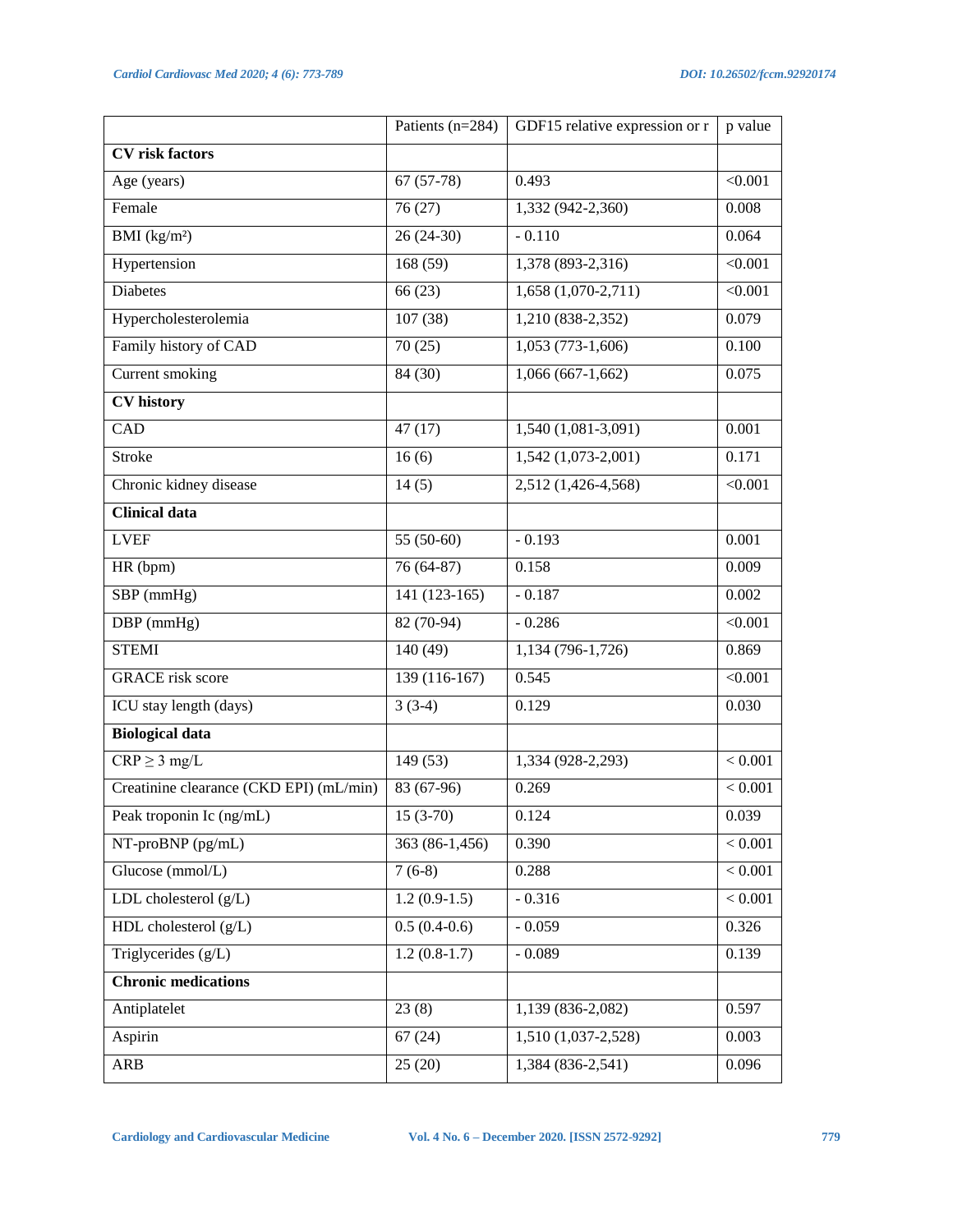| <b>ACE</b> inhibitors    | 55 (19)  | 1,543 (1,048-2,684) | 0.002   |
|--------------------------|----------|---------------------|---------|
| <b>Statin</b>            | 84 (30)  | 1,402 (986-2,464)   | 0.001   |
| Beta-blockers            | 75(26)   | 1,435 (1,074-2,858) | < 0.001 |
| <b>Acute medications</b> |          |                     |         |
| Antiplatelet             | 272 (96) | 1,128 (775-1,776)   | 0.146   |
| Aspirin                  | 278 (98) | $1,162(777-1,930)$  | 0.377   |
| <b>ARB</b>               | 34(12)   | $1,163(606-2,361)$  | 0.873   |
| <b>ACE</b> inhibitors    | 172(61)  | 1,071 (717-1,588)   | 0.002   |
| <b>Statin</b>            | 260(92)  | 1,131 (761-1,862)   | 0.086   |
| Beta-blockers            | 200(70)  | 1,192 (753-1,964)   | 0.939   |

**Table 2:** Association between GDF15 levels and study variables (n=284).

Data are expressed as n (%) or median (25th and 75th percentiles)

n: number; r: correlation coefficient; BMI: body mass index; CAD: coronary artery disease; LVEF: left ventricular ejection fraction; HR: heart rate; SBP: systolic blood pressure; DBP: diastolic blood pressure; STEMI: ST segment elevation myocardial infarction; GRACE: Global Registry of Acute Coronary Events; ICU: Intensive Care Unit; CRP: C-reactive protein; NT-proBNP: N-terminal pro-brain natriuretic peptide; LDL: low density lipoprotein; HDL: high density lipoprotein; ARB: angiotensin II receptor blockers; ACE inhibitors: angiotensin converting enzyme inhibitors

GDF15 levels were significantly associated with age, sex, hypertension and diabetes, prior coronary artery disease and chronic kidney disease. Moreover, GDF15 was positively correlated with heart rate, GRACE risk score, intensive care unit stay length and negatively correlated with LVEF and systolic/diastolic blood pressure. GDF15 showed positive associations with biomarkers such as CRP, creatinine clearance,

troponin Ic peak, NT-proBNP, glucose and negative correlation with LDL-cholesterol.

#### *Associations between GDF15 levels and HF*

GDF15 levels were much higher in patients with HF compared to patients without (1,644  $\pm$  90 vs. 4,236  $\pm$ 1,103 ng/L, p=0.021, Figure 2).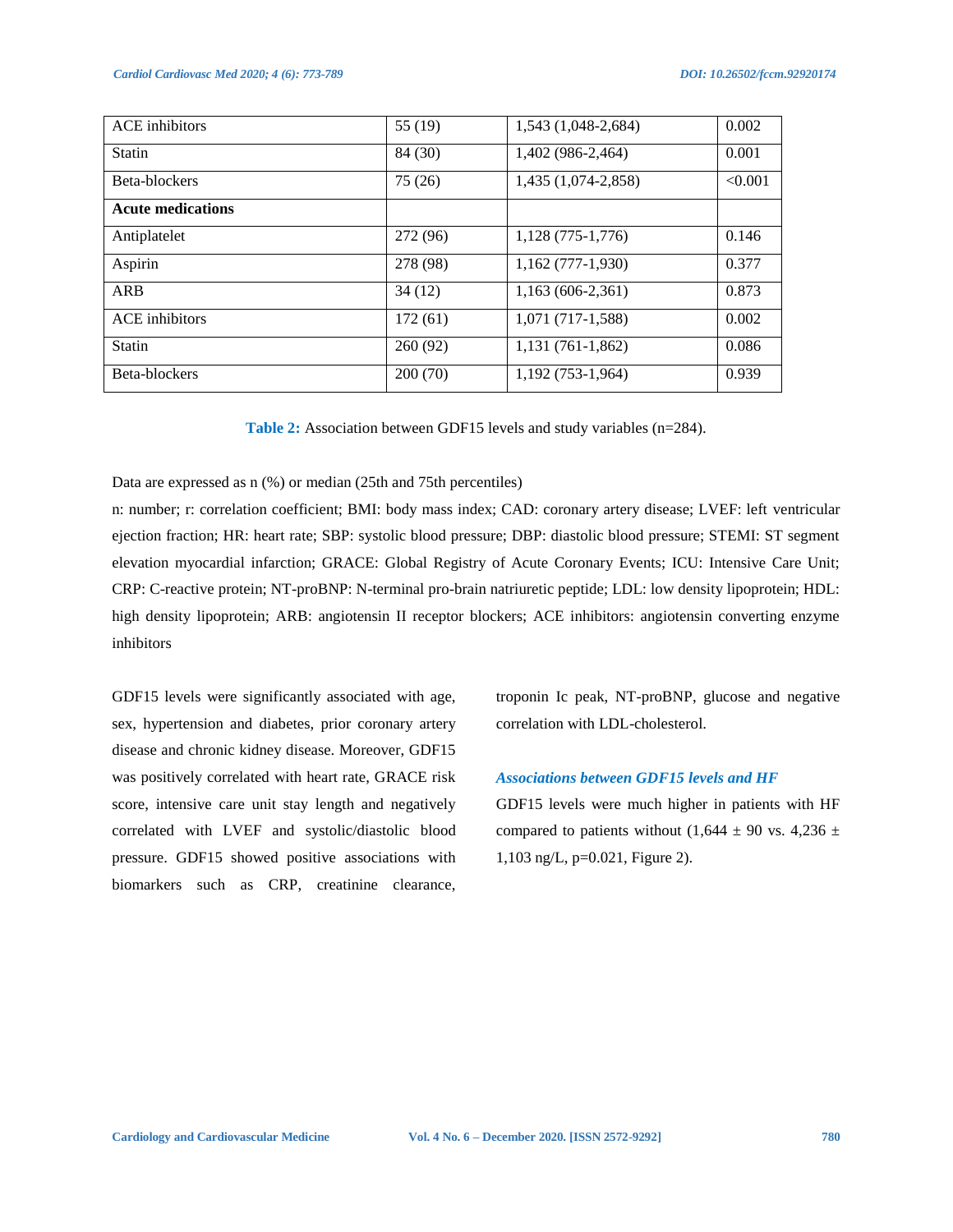

**Figure 2:** Serum levels of growth differentiation factor 15 (GDF15) in patients who developed heart failure (HFg) and patients who did not develop HF (nHFg) after AMI.

We also analyzed the relationship between the biomarker and HF severity according to HF functional class (Killip 1 (no HF) vs Killip 2/3 (moderate HF or pulmonary edema) vs Killip 4 (cardiogenic shock). GDF15 levels increased significantly across the 3 groups (1,073 (718-1,620) vs 1497 (988-2,683 vs 7,966 (2,918-9,021))) ng/L. Receiver operating characteristic (ROC) curve analysis identified the cut-off value for GDF15 to estimate HF risk at 4,981 ng/L; we rounded the curoff to 5,000 ng/L for more clinical relevance. The area under the curve (AUC) was  $0.716$  (p=  $0.021$ ) (Figure 3), showing weak sensitivity but high specificity (50% and 95%, respectively). Adding GDF15 to the classic clinical biomarkers associated with HF development (i.e. age, LVEF, SBP, and NTproBNP) improved the AUC when compared with the biomarkers alone (0.817±0.071 vs. 0.808±0.078) (Figure 3).

By univariate analysis, age (OR 1.06, 95% CI 1.01- 1.11; p=0.027), systolic blood pressure (OR 0.97, 95% CI 0.95-1.000; p=0.038), LVEF (OR 0.93, 95% CI 0.89-0.98; p=0.010), log NT-proBNP (OR 3.03; 95% CI 1.32-6.92; p=0.009) and GDF15 > 5,000 ng/L (OR 20.08; 95% CI 5.16-78.14; p<0.001) were associated with the onset of HF. There was a gradual relationship between GDF15 and Killip  $(p<0.001)$ . In multivariate analysis, high GDF15 remained associated with onset of HF, after adjustment for confounding factors (Table 3), even beyond traditional HF biological markers such as NTproBNP levels or clinical markers such as LVEF.

The quality index suggested that the model was correct (-2LL=63.308; pHL=0.487; %class=96.5). Given the weak statistical power and related low number of events, we further performed 2 separate multivariate models to test the predictive value of GDF15 (model 1: including age, LVEF and SBP; and model 2: age, and Log NT-proBNP). In these 2 models, GDF15 remained a strong estimator of HF  $(p=0.006$  for model 1 and  $p=0.002$  for model 2). Moreover, the addition of GDF15 significantly improved the performance of all the models, based on -2LL comparison ( $p<0.05$ ) (Table 4).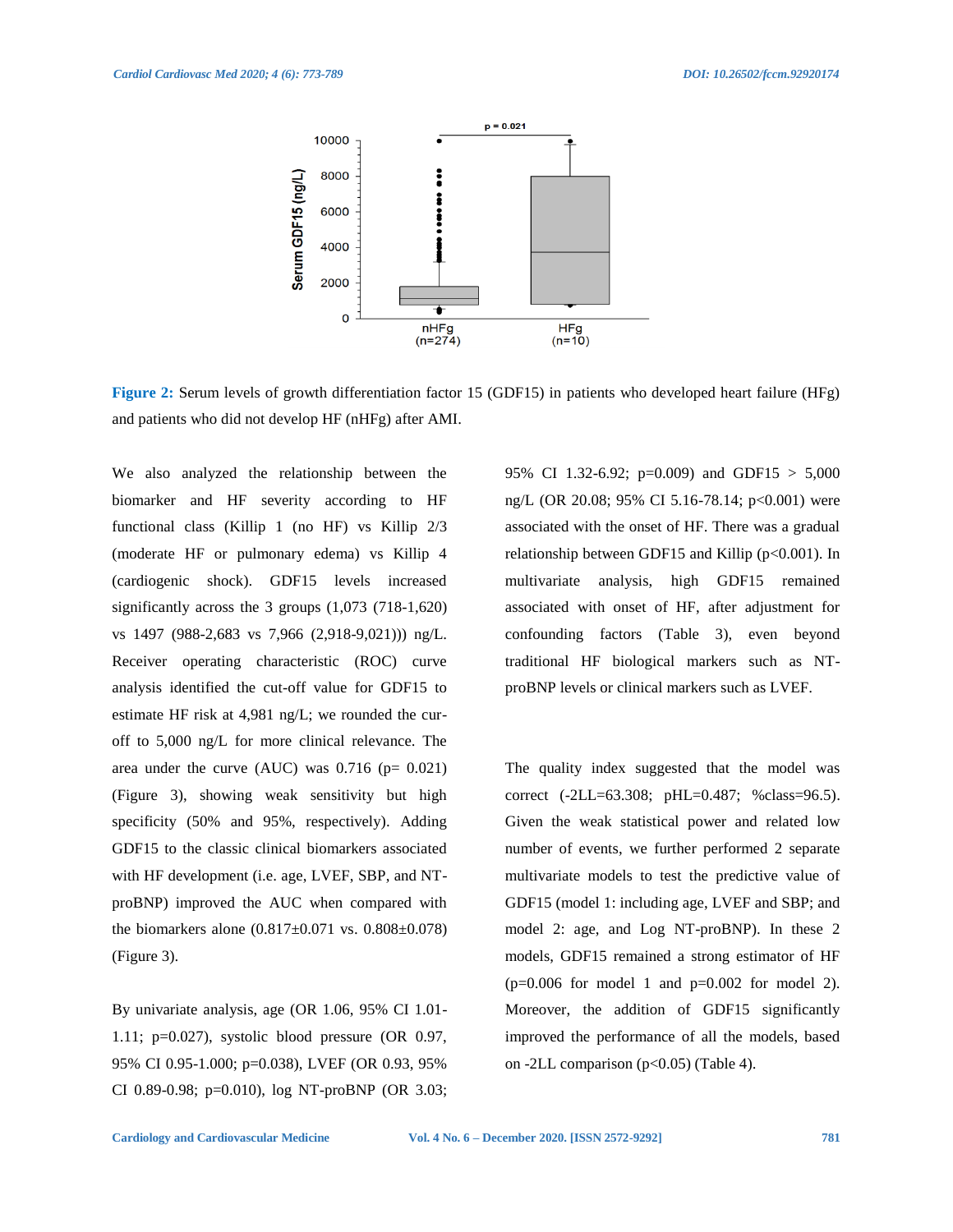

**Figure 3:** ROC curves for heart failure development including A) GDF15 (AUC=0.716  $\pm$  0.100 (0.520-0.911); p=0.021); B) clinical biomarkers (age, SBP, NT-proBNP; AUC=0.808 ± 0.078 (0.656-0.960); p=0.001) and C) GDF15 in addition to clinical biomarkers. (AUC= $0.817 \pm 0.071$  (0.678-0.956); p=0.001)

|                                                                   | <b>Univariate</b> |                |         | <b>Multivariate</b> |               |         |
|-------------------------------------------------------------------|-------------------|----------------|---------|---------------------|---------------|---------|
|                                                                   | <b>OR</b>         | 95% CI         | p value | <b>OR</b>           | 95% CI        | p value |
| Age, per year                                                     | 1.06              | $1.01 - 1.11$  | 0.027   | 1.03                | $0.98 - 1.09$ | 0.249   |
| <b>SBP</b> , per mmHg                                             | 0.97              | $0.95 - 1.000$ | 0.038   | 0.98                | $0.96 - 1.01$ | 0.247   |
| LVEF, per $%$                                                     | 0.93              | 0.89-0.98      | 0.010   | 0.97                | $0.91 - 1.03$ | 0.294   |
| Log NT-proBNP, per unit                                           | 3.03              | 1.32-6.92      | 0.009   | 1.12                | $0.42 - 2.98$ | 0.820   |
| <b>High GDF15,</b> $(>5,000 \text{ vs } \leq 5,000 \text{ ng/L})$ | 20.08             | 5.16-78.14     | < 0.001 | 8.43                | 1.57-45.32    | 0.013   |

**Table 3:** Logistic regression analysis to estimate severe HF development in AMI

SBP: systolic blood pressure; LVEF: left ventricular ejection fraction; NT-proBNP: N-terminal pro-brain natriuretic peptide; GDF15: growth differentiation factor 15; OR: odds ratio; CI: confidence interval.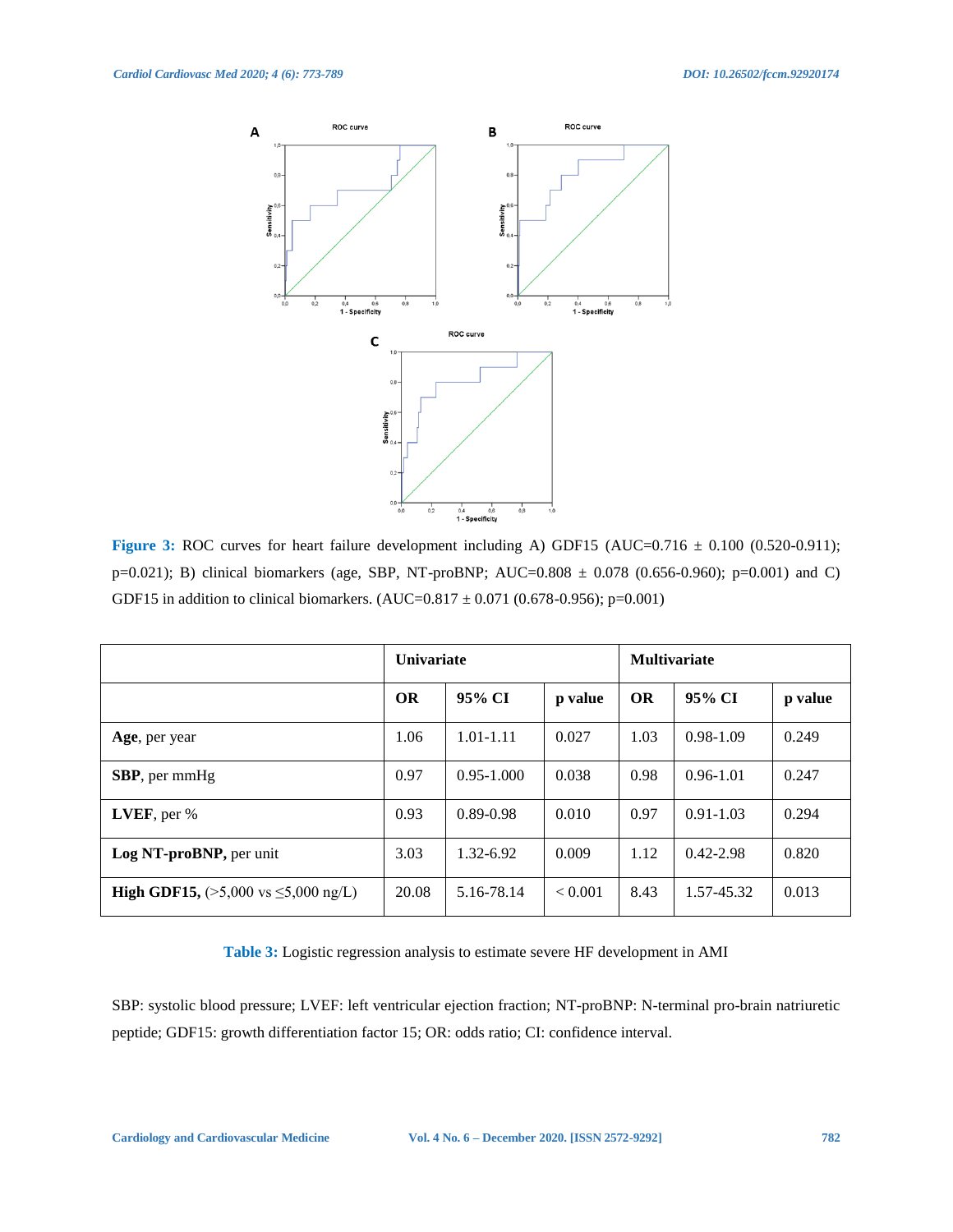|                   | <b>Model 1</b>     |              | Model 2            |              | Model 3           |              |
|-------------------|--------------------|--------------|--------------------|--------------|-------------------|--------------|
|                   | OR (CI)            | p            | OR (CI)            | p            | OR (CI)           | p            |
| Age, per y        | 1.036              | 0.176        | 1.024              | 0.390        | 1.042             | 0.141        |
|                   | $(0.984 - 1.091)$  |              | $(0.970 - 1.080)$  |              | $(0.987 - 1.100)$ |              |
| SBP, per mmHg     | 0.984              | 0.223        | X                  |              | 0.980             | 0.124        |
|                   | $(0.958 - 1.010)$  |              |                    |              | $(0.954 - 1.006)$ |              |
| LVEF, per %       | 0.966              | 0.288        | X                  |              | 0.951             | 0.094        |
|                   | $(0.907 - 1.029)$  |              |                    |              | $(0.897 - 1.009)$ |              |
| GDF15>5000 ng/L   | 9.240              | 0.006        | 10.989             | 0.002        | X                 |              |
|                   | $(1.884 - 45.324)$ |              | $(2.341 - 51.581)$ |              |                   |              |
| NT-proBNP,<br>Log | X                  |              | 1.494              | 0.394        | 1.607             | 0.329        |
| per unit          |                    |              | $(0.593 - 3.765)$  |              | $(0.620 - 4.164)$ |              |
|                   | $-2LL = 63.601;$   | $pHL=0.542;$ | $-2LL = 68.457;$   | $pHL=0.770;$ | $-2LL = 69.026$   | $pHL=0.584;$ |
|                   | % $class = 96.6$   |              | % $class = 96.4$   |              | $\%$ class=95.8   |              |

**Table 4:** Multivariate logistic regression analysis for prediction of in-hospital HF

GDF: Growth differentiation factor; LVEF: Left ventricular ejection fraction; NT-proBNP: N-terminal pro Brain natriuretic peptide; SBP: systolic blood pressure

#### **Discussion**

The present study suggests that GDF15 levels at admission in patients with AMI may help to predict the occurrence of severe HF during hospitalization, in addition to traditional markers.

The stress-responsive GDF15 cytokine has been associated with unfavorable clinical outcomes in both AMI and HF. In STEMI patients, strong correlations have been documented between GDF15 levels and major adverse cardiac events [11]. Moreover, admission GDF15 concentrations are closely related to all-cause mortality in NSTEMI patients [10], which provides prognostic information beyond what is suggested by established clinical and biochemical markers. In 18,876 patients with AMI from the PLATO study, mortality rates were shown to be significantly increased in patients with high circulating GDF15 [26]. Increased concentrations of GDF15 also identified patients at increased risk for adverse left ventricular remodeling [11,27] and recurrent events such as re-hospitalization for congestive HF within two years [28].

In the present study, the median concentration of GDF15 in patients hospitalized for AMI (1,144 ng/mL) was slightly lower than in patients with AMI [26] (1,550 ng/mL), but still in the range of concentrations observed in this population. We observed that in AMI patients, GDF15 circulating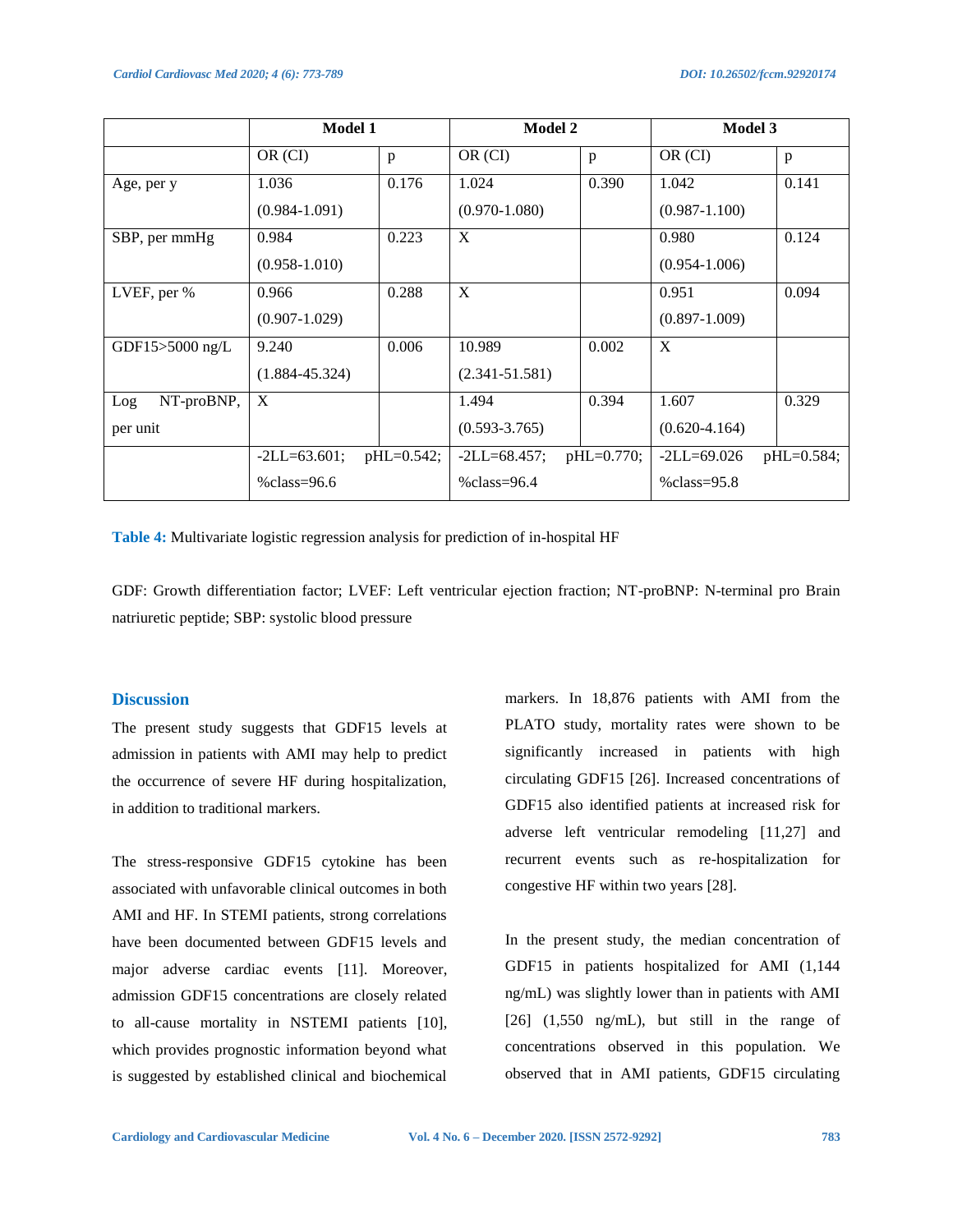levels were positively associated with classic cardiovascular risk factors such as age, hypertension, diabetes, chronic kidney disease, coronary artery disease, CRP, NT-proBNP, and C-TnI peak. In patients with stable or acute coronary artery disease, multivariate regression analysis showed that advanced age, diabetes, acute hyperglycemia, and chronic kidney disease were independent predictors of elevated GDF15 levels [29]. Even in patients free of clinically overt cardiovascular diseases, GDF15 was positively associated with age, smoking, antihypertensive treatment, diabetes, and worse kidney function [30]. In elderly community-dwelling individuals, changes in GDF15 levels were also related to male sex, hypertension, diabetes, HF, impaired renal function, and concentrations of NTproBNP [31].

In patients admitted for AMI, HF is a frequent complication that may be present at admission or develop during the hospitalization. It is associated with a substantial increased risk of death by at least 3‐ to 4‐fold [1]. Patients with clinical signs of HF on admission to the hospital are usually older with more frequent recurrent ischemia and diabetes. The development of HF during a hospital stay is usually related to infarct size, mechanical complications, or myocardial stunning. Identifying patients who will develop HF as a complication of AMI is of major importance since they will require tailored treatments. Biomarkers of HF, such as NT-proBNP, are strong independent predictors of risk. However, in the context of AMI, GDF15 can be used to identify patients at high risk at short or long term follow-up [13]. Moreover, in HF patients with preserved or reduced ejection fraction, studies suggest that, in addition to hemodynamic stress evaluated through NT-proBNP elevation, the inflammatory context related to GDF15 may play an important role [20]. Furthermore, it has been shown that GDF15 can be used as a prognostic biomarker in patients with HF with preserved ejection fraction [32]. In the present work, we identified admission circulating levels of GDF15 as useful predictors of the occurrence of severe in-hospital HF, in addition to **NT-proBNP levels**.

So far, little is known about the tissues that produce GDF15 in patients with cardiovascular disease, although GDF15 was shown to be upregulated in the heart after an AMI [33]. However, in patients with non-ischemic dilated cardiomyopathy, the heart does not seem to be an important source of GDF15 production, suggesting that GDF15 might also originate from peripheral tissues [34]. In patients who will develop HF during their hospitalization, higher GDF15 levels may be related to increased infarct size, a hypothesis that is consistent with our observation of a positive correlation between cTnI peak and GDF15 levels. The association with other determinants of in-hospital HF such as myocardial mechanical dysfunction or stunning is not excluded. However, as a biomarker, GDF15 may provide insight that complements the information obtained with traditional clinical or biochemical cardiovascular markers. In the long-term, increased GDF15 concentrations were shown to identify patients at risk of re-hospitalization for new or worsening HF [28], independently of other biomarkers such as hs-CRP and NT-proBNP. GDF15 may reflect non-overlapping disease pathways that contribute to the development of HF after AMI. Notably, changes in GDF15, in contrast to hs-CRP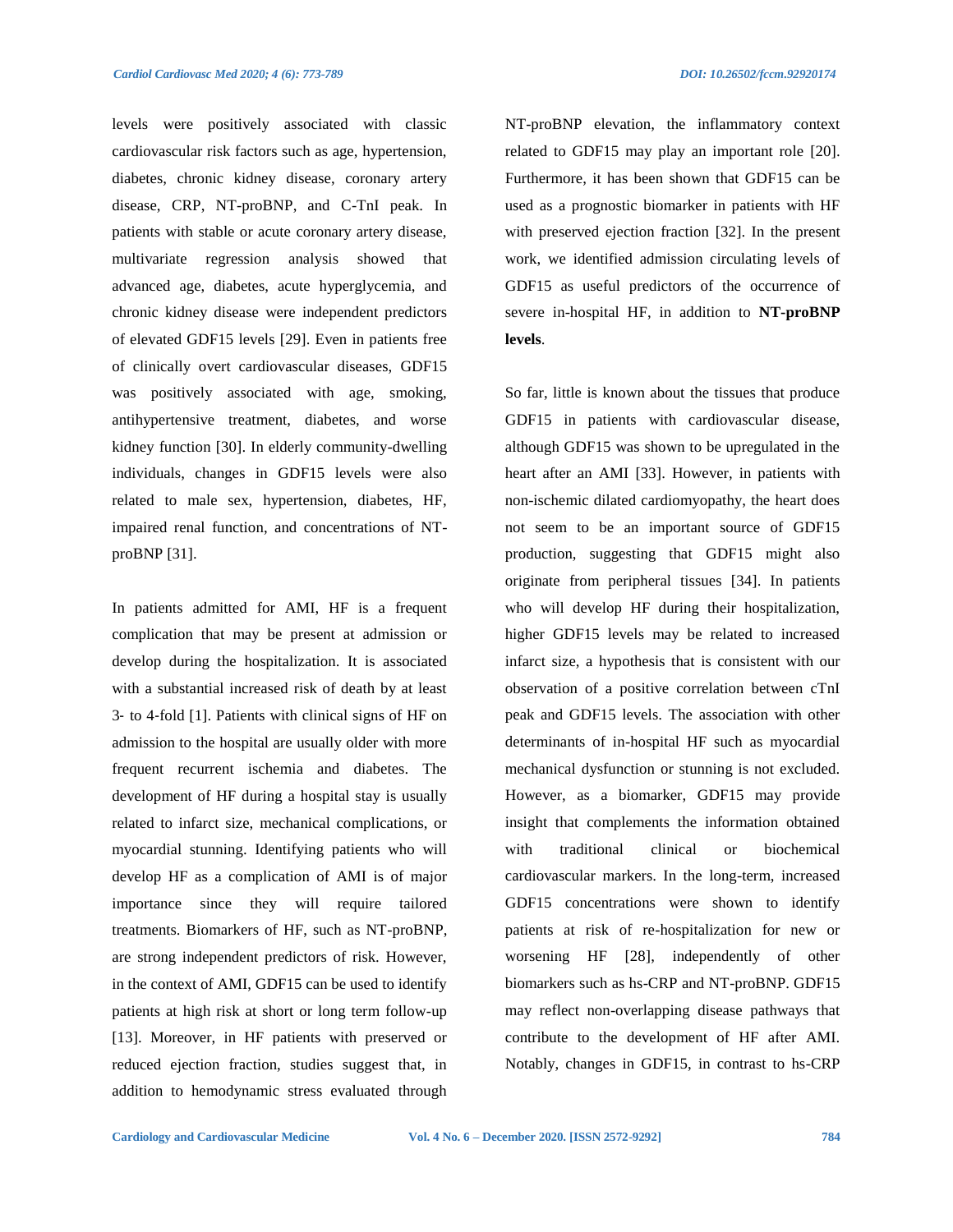variations, are strong predictors of major cardiovascular events [35].

#### **Study limitations**

The small number of patients who developed HF (n=10) and the resulting lack of statistical power limited our ability to draw firm conclusions from our results. Additionally, it was a single-center study and the sensitivity of the test to predict in-hospital HF was low. However, both clinicians and technicians were blinded to the results. Moreover, the association between the biomarker and the event (HF) was significant (p=0.021), and the result was further supported by both univariate regression analysis  $(p<0.001)$  and AUC ( $p= 0.021$ ), which persisted even after adjustment for major determinants of HF  $(p=0.013)$ . Larger studies are needed to confirm these preliminary findings.

# **Conclusions**

To conclude, our preliminary study shows that GDF15 could be an integrative biomarker of severe in-hospital HF in patient with AMI. Experimental studies are needed to elucidate the underlying mechanisms linking this cytokine with the development of HF.

# **Abbreviations**

AMI: acute myocardial infarction c-Tn: cardiac-Troponin CV: cardiovascular CKD-EPI: Chronic Kidney Disease-Epidemiology Collaboration formula GDF15: growth differentiation factor-15 HF: heart failure LVEF: left ventricular ejection fraction

NT-proBNP: N-Terminal pro-Brain Natriuretic Peptide RICO: ObseRvatoire des Infarctus de Côte-d'Or SBP: systemic blood pressure

# **Declarations**

#### **Ethics approval and consent to participate**

This study protocol conforms to the ethical guidelines of the Declaration of Helsinki and was approved by the Ethics Committee of the Dijon University Hospital. Written informed consent was obtained for all participants before inclusion.

#### **Consent to publish**

Not applicable.

# **Availability of data and material**

The datasets used and/or analyzed during the current study are available from the corresponding author on reasonable request.

#### **Competing interest**

The authors declare to have no competing interests

#### **Funding**

This work was supported by the Dijon Bourgogne University Hospital (clinicians and technician salaries), the Fédération Française de Cardiologie the Association de Cardiologie de Bourgogne (buying of consumables and kits), and by grants from the Agence Régionale de Santé (ARS) de Bourgogne-Franche-Comté (clinical assistant salaries) and from the Conseil Régional de Bourgogne Franche-Comté (buying of consumables and kits) and from de Agence Nationale de la Recherche (ANR, buying of kits).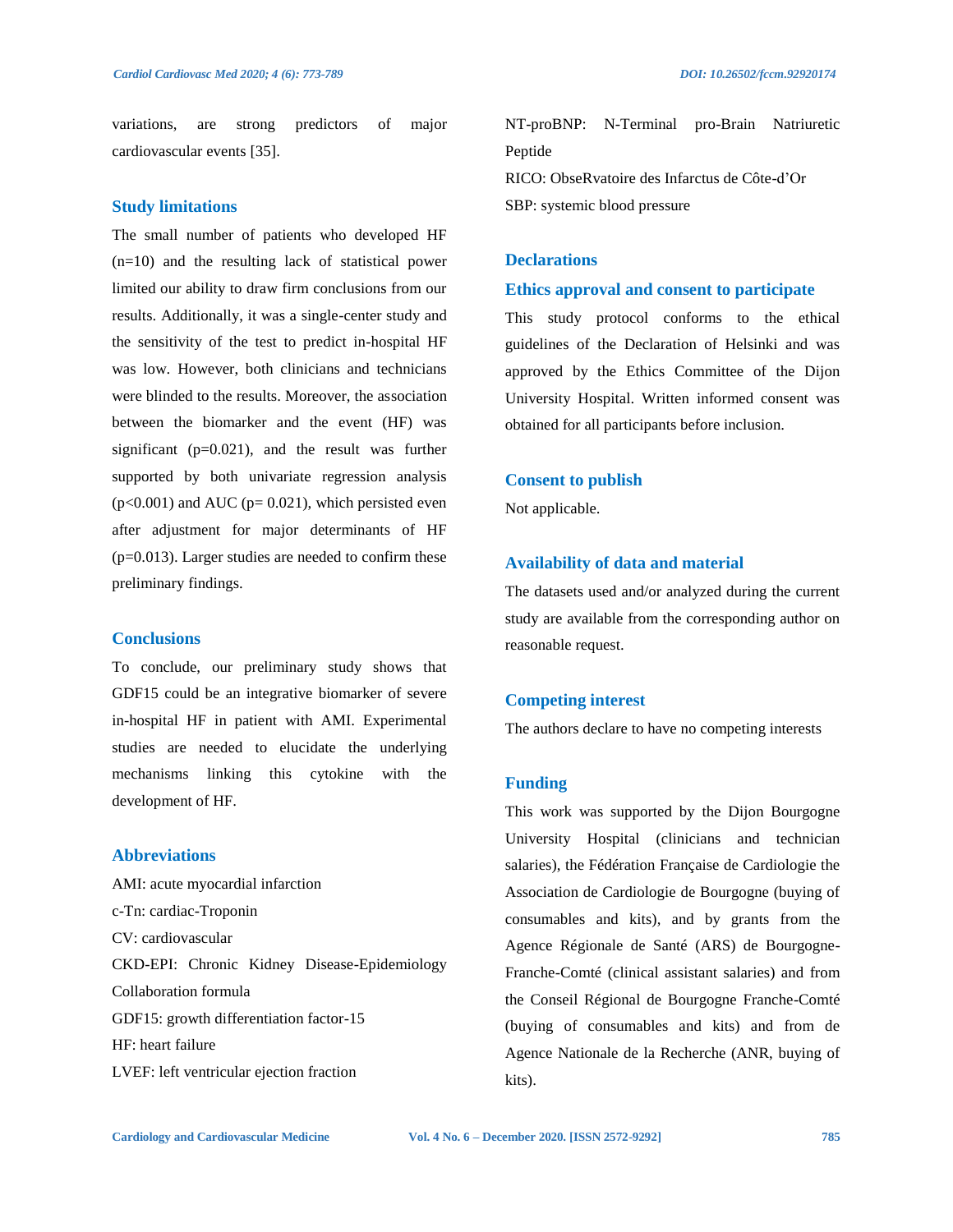#### **Authors' Contribution**

CV, M.Z. and L.R.: designed and supervised the project, A.M. and CV wrote the main manuscript, F.B. collected patient's data, YC: gave scientific guidance; AM: performed biological analysis, A.M., M.Z. and M.M.: performed statistical analysis and prepared figures and tables. All authors reviewed the manuscript.

#### **Acknowledgments**

The authors thank Suzanne Rankin for English revision of the manuscript, and Ivan Porcherot and Morgane Lainé for providing technical assistance.

# **References**

- 1. Bahit MC, Kochar A, Granger CB. Post-myocardial infarction heart failure. JACC: Heart Failure 6 (2018): 179-186.
- 2. Hellermann JP, Jacobsen SJ, Gersh BJ, et al. Heart failure after myocardial infarction: a review. The American Journal of Medicine 113 (2002): 324- 330.
- 3. Steinhart B, Thorpe KE, Bayoumi AM, et al. Improving the diagnosis of acute heart failure using a validated prediction model. Journal of the American College of Cardiology 54 (2009): 1515-1521.
- 4. McKie PM, Burnett Jr JC. NT-proBNP: The Gold Standard Biomarker in Heart Failure. Journal of the American College of Cardiology 68 (2016): 2437- 2439.
- 5. Emmerson PJ, Wang F, Du Y, et al. The metabolic effects of GDF15 are mediated by the orphan receptor GFRAL. Nature Medicine 23 (2017): 1215.
- 6. Kahli A, Guenancia C, Zeller M, et al. Growth differentiation factor-15 (GDF-15) levels are associated with cardiac and renal injury in patients undergoing coronary artery bypass grafting with cardiopulmonary bypass. PloS One 9 (2014): e105759.
- 7. Guenancia C, Kahli A, Laurent G, et al. Pre-operative growth differentiation factor 15 as a novel biomarker of acute kidney injury after cardiac bypass surgery. International Journal of Cardiology 197 (2015): 66-71.
- 8. Wollert KC, Kempf T, Wallentin L. Growth differentiation factor 15 as a biomarker in cardiovascular disease. Clinical Chemistry 63 (2017): 140-151.
- 9. Wollert KC, Kempf T, Lagerqvist B, et al. Growth differentiation factor 15 for risk stratification and selection of an invasive treatment strategy in non STelevation acute coronary syndrome. Circulation 116 (2007): 1540-1548.
- 10. Wollert KC, Kempf T, Lagerqvist B, et al. Growth differentiation factor 15 for risk stratification and selection of an invasive treatment strategy in non STelevation acute coronary syndrome. Circulatio 116 (2007): 1540-1548.
- 11. Eitel I, Blase P, Adams V, et al. Growth-differentiation factor 15 as predictor of mortality in acute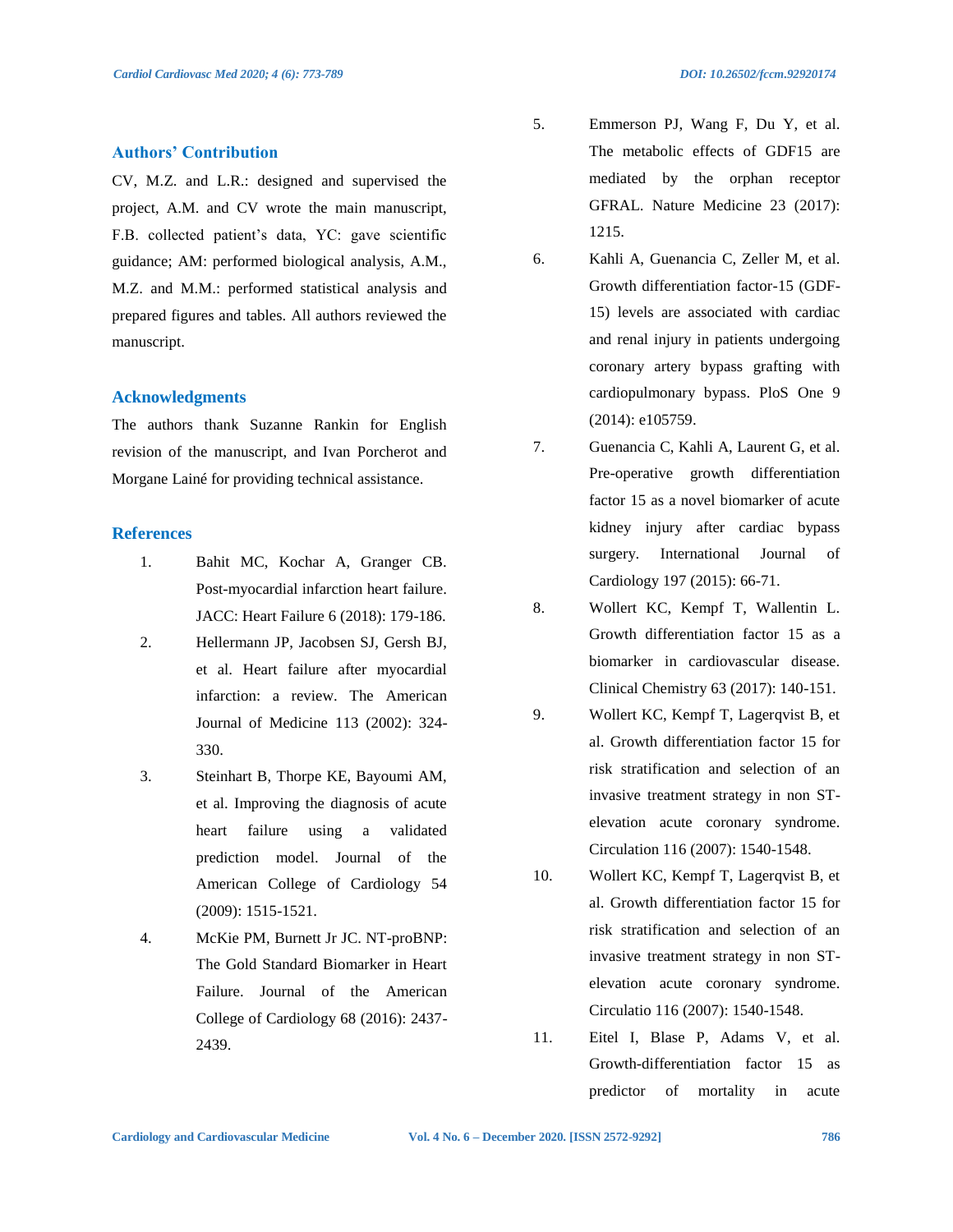reperfused ST-elevation myocardial infarction: insights from cardiovascular magnetic resonance. Heart 97 (2011): 632-640.

- 12. Widera C, Pencina MJ, Meisner A, et al. Adjustment of the GRACE score by growth differentiation factor 15 enables a more accurate appreciation of risk in non-ST-elevation acute coronary syndrome. European Heart Journal 33 (2012): 1095-1104.
- 13. Damman P, Kempf T, Windhausen F, et al. Growth-differentiation factor 15 for long-term prognostication in patients with non-ST-elevation acute coronary syndrome: an Invasive versus Conservative Treatment in Unstable coronary Syndromes (ICTUS) substudy. International Journal of Cardiology 172 (2014): 356-363.
- 14. Khan SQ, Ng K, Dhillon O, et al. Growth differentiation factor-15 as a prognostic marker in patients with acute myocardial infarction. European Heart Journal 30 (2009): 1057-1065.
- 15. Kempf T, Björklund E, Olofsson S, et al. Growth-differentiation factor-15 improves risk stratification in STsegment elevation myocardial infarction. European Heart Journal 28 (2007): 2858-2865.
- 16. Schaub N, Reichlin T, Twerenbold R, et al. Growth differentiation factor-15 in the early diagnosis and risk stratification of patients with acute chest pain. Clinical Chemistry 58 (2012): 441-449.
- 17. Kempf T, von Haehling S, Peter T, et al. Prognostic utility of growth differentiation factor-15 in patients with chronic heart failure. Journal of the American College of Cardiology 50 (2007): 1054-1060.
- 18. Bettencourt P, Ferreira‐Coimbra J, Rodrigues P, et al. Towards a multi‐ marker prognostic strategy in acute heart failure: a role for GDF‐15. ESC Heart Failure 5 (2018): 1017-1022.
- 19. Santhanakrishnan R, Chong JP, Ng TP, et al. Growth differentiation factor 15, ST2, high-sensitivity troponin T, and Nterminal pro brain natriuretic peptide in heart failure with preserved vs. reduced ejection fraction. European Journal of Heart Failure 14 (2012): 1338-1347.
- 20. Chan MM, Santhanakrishnan R, Chong JP, et al. Growth differentiation factor 15 in heart failure with preserved vs. reduced ejection fraction. European Journal of Heart Failure 18 (2016): 81- 88.
- 21. George M, Jena A, Srivatsan V, et al. GDF 15-a novel biomarker in the offing for heart failure. Current Cardiology Reviews 12 (2016): 37-46.
- 22. Zeller M, Steg PG, Ravisy J, et al. Relation between body mass index, waist circumference, and death after acute myocardial infarction. Circulation 118 (2008): 482-490.
- 23. Thygesen K, Alpert JS, Jaffe AS, et al. Third universal definition of myocardial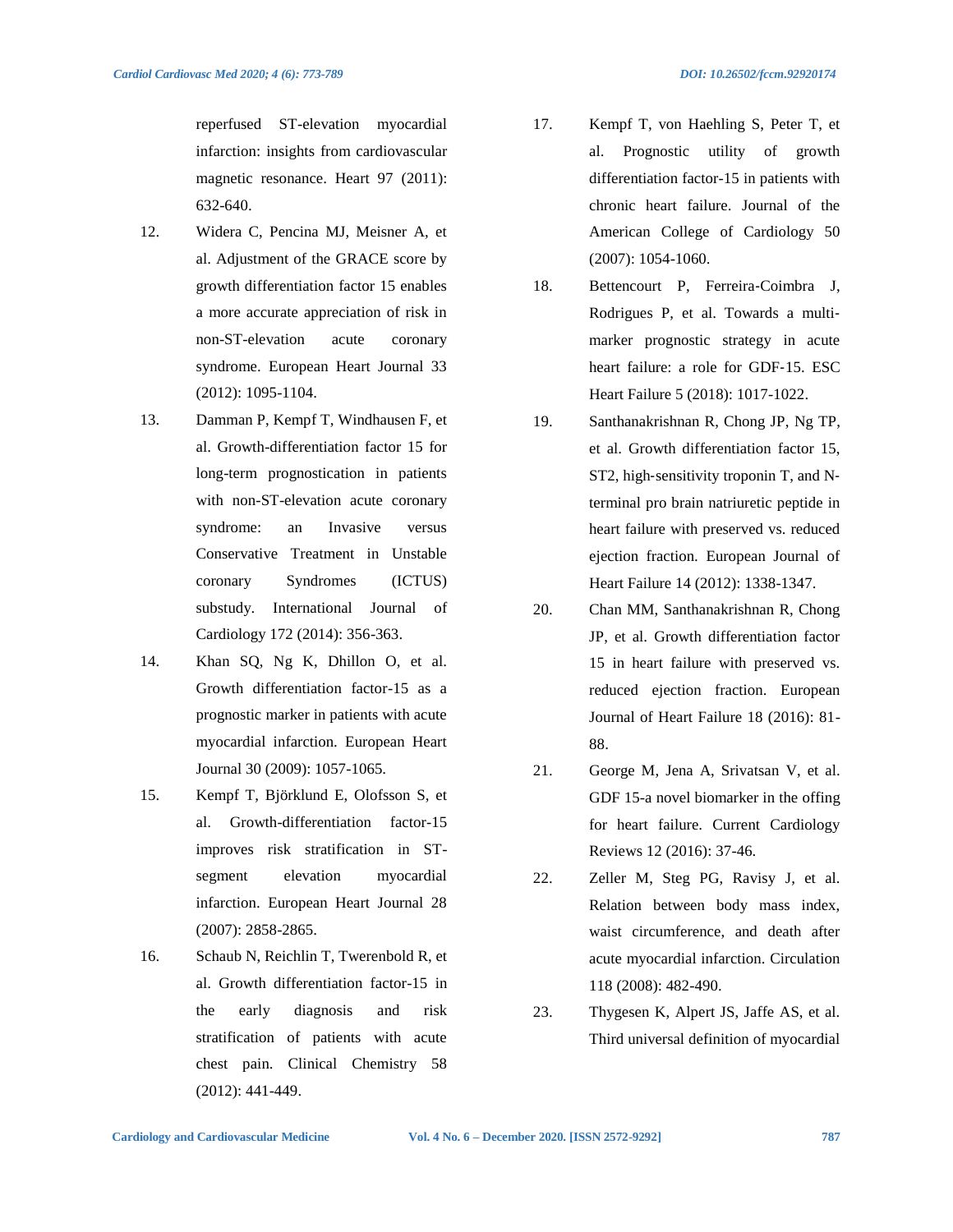- 24. Meloux A, Rochette L, Maza M, et al. Growth Differentiation Factor-8 (GDF8)/Myostatin Is a Predictor of Troponin I Peak and a Marker of Clinical Severity after Acute Myocardial Infarction. Journal of Clinical Medicine 9 (2020): 116.
- 25. Granger CB, Goldberg RJ, Dabbous O, et al. Predictors of hospital mortality in the global registry of acute coronary events. Archives of Internal Medicine 163 (2003): 2345-2353.
- 26. Hagström E, James SK, Bertilsson M, et al. Growth differentiation factor-15 level predicts major bleeding and cardiovascular events in patients with acute coronary syndromes: results from the PLATO study. European Heart Journal 37 (2016): 1325-1333.
- 27. Dominguez-Rodriguez A, Abreu-Gonzalez P, Avanzas P. Relation of growth-differentiation factor 15 to left ventricular remodeling in ST-segment elevation myocardial infarction. The American Journal of Cardiology 108 (2011): 955-958.
- 28. Bonaca MP, Morrow DA, Braunwald E, et al. Growth differentiation factor-15 and risk of recurrent events in patients stabilized after acute coronary syndrome: observations from PROVE IT-TIMI 22. Arteriosclerosis, Thrombosis, and Vascular Biology 31 (2011): 203-210.
- 29. Farhan S, Freynhofer MK, Brozovic I, et al. Determinants of growth differentiation factor 15 in patients with stable and acute coronary artery disease. A prospective observational study. Cardiovascular Diabetology 15 (2016): 60.
- 30. Ho JE, Mahajan A, Chen MH, et al. Clinical and genetic correlates of growth differentiation factor 15 in the community. Clinical Chemistry 58 (2012): 1582-1591.
- 31. Eggers KM, Kempf T, Wallentin L, et al. Change in growth differentiation factor 15 concentrations over time independently predicts mortality in community-dwelling elderly individuals. Clinical Chemistry 59 (2013): 1091-1098.
- 32. Izumiya Y, Hanatani S, Kimura Y, et al. Growth differentiation factor-15 is a useful prognostic marker in patients with heart failure with preserved ejection fraction. Canadian Journal of Cardiology 30 (2014): 338-344.
- 33. Kempf T, Eden M, Strelau J, et al. The transforming growth factor-β superfamily member growthdifferentiation factor-15 protects the heart from ischemia/reperfusion injury. Circulation Research 98 (2006): 351- 360.
- 34. Lok SI, Winkens B, Goldschmeding R, et al. Circulating growth differentiation factor‐15 correlates with myocardial fibrosis in patients with non‐ischaemic dilated cardiomyopathy and decreases